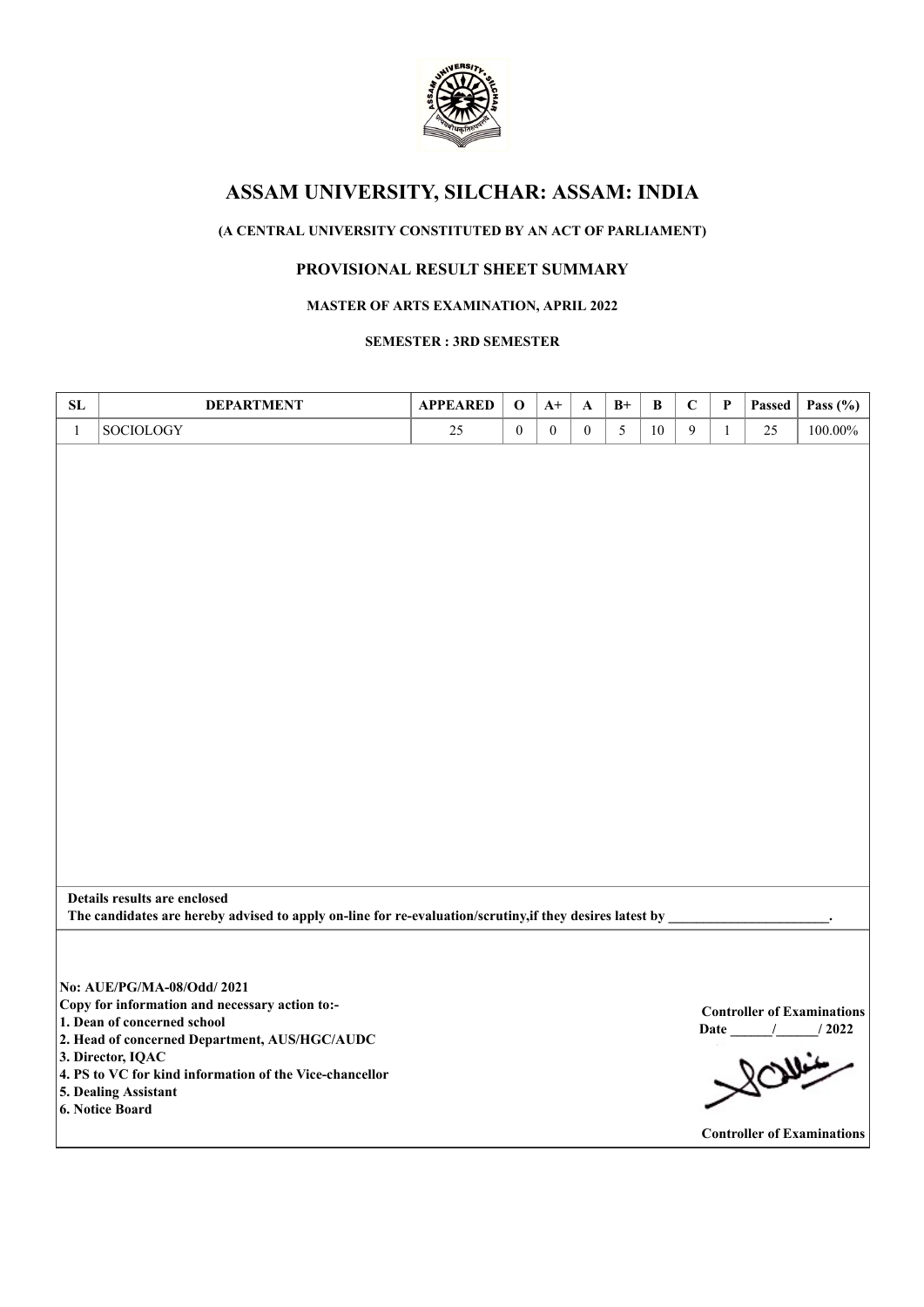

# **(A CENTRAL UNIVERSITY CONSTITUTED BY AN ACT OF PARLIAMENT)**

## **PROVISIONAL RESULT SHEET**

### **MASTER OF ARTS EXAMINATION, MARCH 2022**

#### **DEPARTMENT : SOCIOLOGY SEMESTER : 3RD SEMESTER**

| SL                                                                                                                                                                          | <b>ROLL</b> | NO.        | <b>SGPA</b> | <b>Letter Grade</b> | <b>COURSE(S) YET TO CLEAR</b> |
|-----------------------------------------------------------------------------------------------------------------------------------------------------------------------------|-------------|------------|-------------|---------------------|-------------------------------|
| $\mathbf{1}$                                                                                                                                                                | 032120      | 2084300052 | 5.80        | B                   |                               |
| $\overline{2}$                                                                                                                                                              | 032120      | 2084300053 | 5.88        | $\, {\bf B}$        |                               |
| $\mathfrak{Z}$                                                                                                                                                              | 032120      | 2084300054 | 6.54        | $\mathrm{B}^{+}$    |                               |
| $\overline{4}$                                                                                                                                                              | 032120      | 2084300055 | 5.98        | $\, {\bf B}$        |                               |
| 5                                                                                                                                                                           | 032120      | 2084300056 | 5.92        | $\mathbf{B}$        |                               |
| 6                                                                                                                                                                           | 032120      | 2084300057 | 5.72        | $\, {\bf B}$        |                               |
| $7\phantom{.0}$                                                                                                                                                             | 032120      | 2084300058 | 6.60        | $B+$                |                               |
| 8                                                                                                                                                                           | 032120      | 2084300059 | 6.60        | $\mathrm{B}^{+}$    |                               |
| 9                                                                                                                                                                           | 032120      | 2084300060 | 5.86        | $\, {\bf B}$        |                               |
| 10                                                                                                                                                                          | 032120      | 2084300061 | 5.06        | $\mathbf C$         |                               |
| 11                                                                                                                                                                          | 032120      | 2084300062 | 5.58        | $\, {\bf B}$        |                               |
| 12                                                                                                                                                                          | 032120      | 2084300063 | 5.32        | $\mathbf C$         |                               |
| 13                                                                                                                                                                          | 032120      | 2084300064 | 5.48        | $\mathbf C$         |                               |
| 14                                                                                                                                                                          | 032120      | 2084300065 | 5.12        | $\mathbf C$         |                               |
| 15                                                                                                                                                                          | 032120      | 2084300066 | 6.24        | $\mathrm{B}^{+}$    |                               |
| 16                                                                                                                                                                          | 032120      | 2084300067 | 5.40        | $\mathbf C$         |                               |
| 17                                                                                                                                                                          | 032120      | 2084300068 | 6.68        | $\mathrm{B}^{+}$    |                               |
| 18                                                                                                                                                                          | 032120      | 2084300069 | 5.32        | $\mathcal{C}$       |                               |
| 19                                                                                                                                                                          | 032120      | 2084300070 | 5.68        | $\, {\bf B}$        |                               |
| 20                                                                                                                                                                          | 032120      | 2084300071 | 5.40        | $\mathbf C$         |                               |
| 21                                                                                                                                                                          | 032120      | 2084300072 | 5.82        | $\, {\bf B}$        |                               |
| 22                                                                                                                                                                          | 032120      | 2084300073 | 5.88        | $\, {\bf B}$        |                               |
| 23                                                                                                                                                                          | 032120      | 2084300074 | 5.36        | ${\bf C}$           |                               |
| <b>Letter Grade:</b><br>$O = 9.00 - 10.00$ ; A + = 8.00 - 8.99; A = 7.00 - 7.99; B + = 6.00 - 6.99; B = 5.50 - 5.99; C = 5.00 - 5.49; P = 4.00 - 4.99; F = 0.00; Ab = 0.00; |             |            |             |                     |                               |

**NOW!** 

**Controller of Examinations**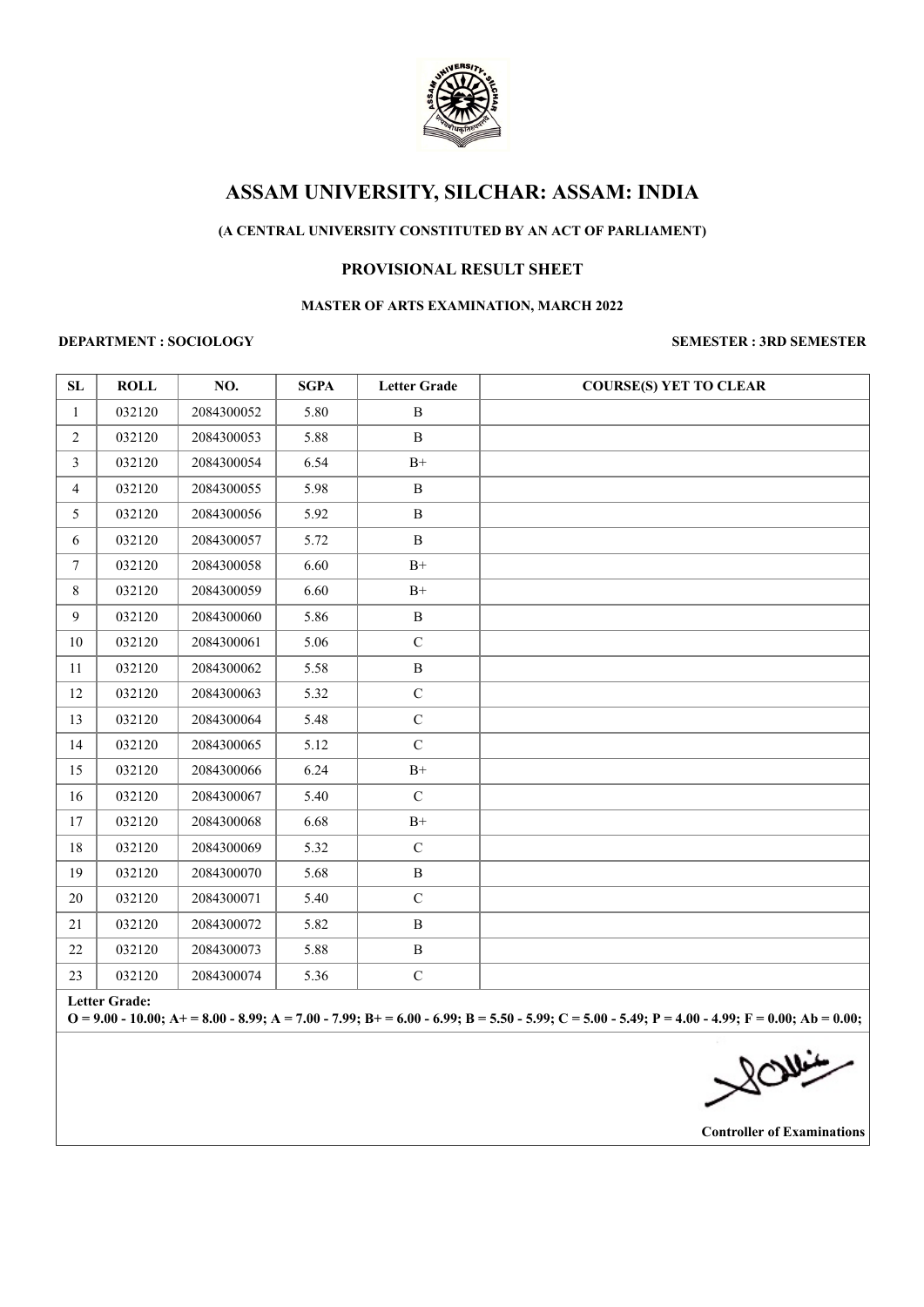

## **(A CENTRAL UNIVERSITY CONSTITUTED BY AN ACT OF PARLIAMENT)**

### **PROVISIONAL RESULT SHEET**

#### **MASTER OF ARTS EXAMINATION, MARCH 2022**

### **DEPARTMENT : SOCIOLOGY SEMESTER : 3RD SEMESTER**

| ${\bf SL}$                                                                                                                                                                | <b>ROLL</b> | NO.        | <b>SGPA</b> | <b>Letter Grade</b> | <b>COURSE(S) YET TO CLEAR</b> |  |  |  |
|---------------------------------------------------------------------------------------------------------------------------------------------------------------------------|-------------|------------|-------------|---------------------|-------------------------------|--|--|--|
| 24                                                                                                                                                                        | 032120      | 2084300075 | 4.80        | $\, {\bf P}$        |                               |  |  |  |
| 25                                                                                                                                                                        | 032120      | 2084300076 | 5.36        | $\mathbf C$         |                               |  |  |  |
|                                                                                                                                                                           |             |            |             |                     |                               |  |  |  |
|                                                                                                                                                                           |             |            |             |                     |                               |  |  |  |
|                                                                                                                                                                           |             |            |             |                     |                               |  |  |  |
|                                                                                                                                                                           |             |            |             |                     |                               |  |  |  |
|                                                                                                                                                                           |             |            |             |                     |                               |  |  |  |
|                                                                                                                                                                           |             |            |             |                     |                               |  |  |  |
|                                                                                                                                                                           |             |            |             |                     |                               |  |  |  |
|                                                                                                                                                                           |             |            |             |                     |                               |  |  |  |
|                                                                                                                                                                           |             |            |             |                     |                               |  |  |  |
|                                                                                                                                                                           |             |            |             |                     |                               |  |  |  |
|                                                                                                                                                                           |             |            |             |                     |                               |  |  |  |
|                                                                                                                                                                           |             |            |             |                     |                               |  |  |  |
|                                                                                                                                                                           |             |            |             |                     |                               |  |  |  |
|                                                                                                                                                                           |             |            |             |                     |                               |  |  |  |
|                                                                                                                                                                           |             |            |             |                     |                               |  |  |  |
|                                                                                                                                                                           |             |            |             |                     |                               |  |  |  |
|                                                                                                                                                                           |             |            |             |                     |                               |  |  |  |
|                                                                                                                                                                           |             |            |             |                     |                               |  |  |  |
|                                                                                                                                                                           |             |            |             |                     |                               |  |  |  |
|                                                                                                                                                                           |             |            |             |                     |                               |  |  |  |
| <b>Letter Grade:</b><br>$O = 9.00 - 10.00$ ; A+ = 8.00 - 8.99; A = 7.00 - 7.99; B+ = 6.00 - 6.99; B = 5.50 - 5.99; C = 5.00 - 5.49; P = 4.00 - 4.99; F = 0.00; Ab = 0.00; |             |            |             |                     |                               |  |  |  |
|                                                                                                                                                                           |             |            |             |                     | 2011                          |  |  |  |
|                                                                                                                                                                           |             |            |             |                     |                               |  |  |  |

**Controller of Examinations**